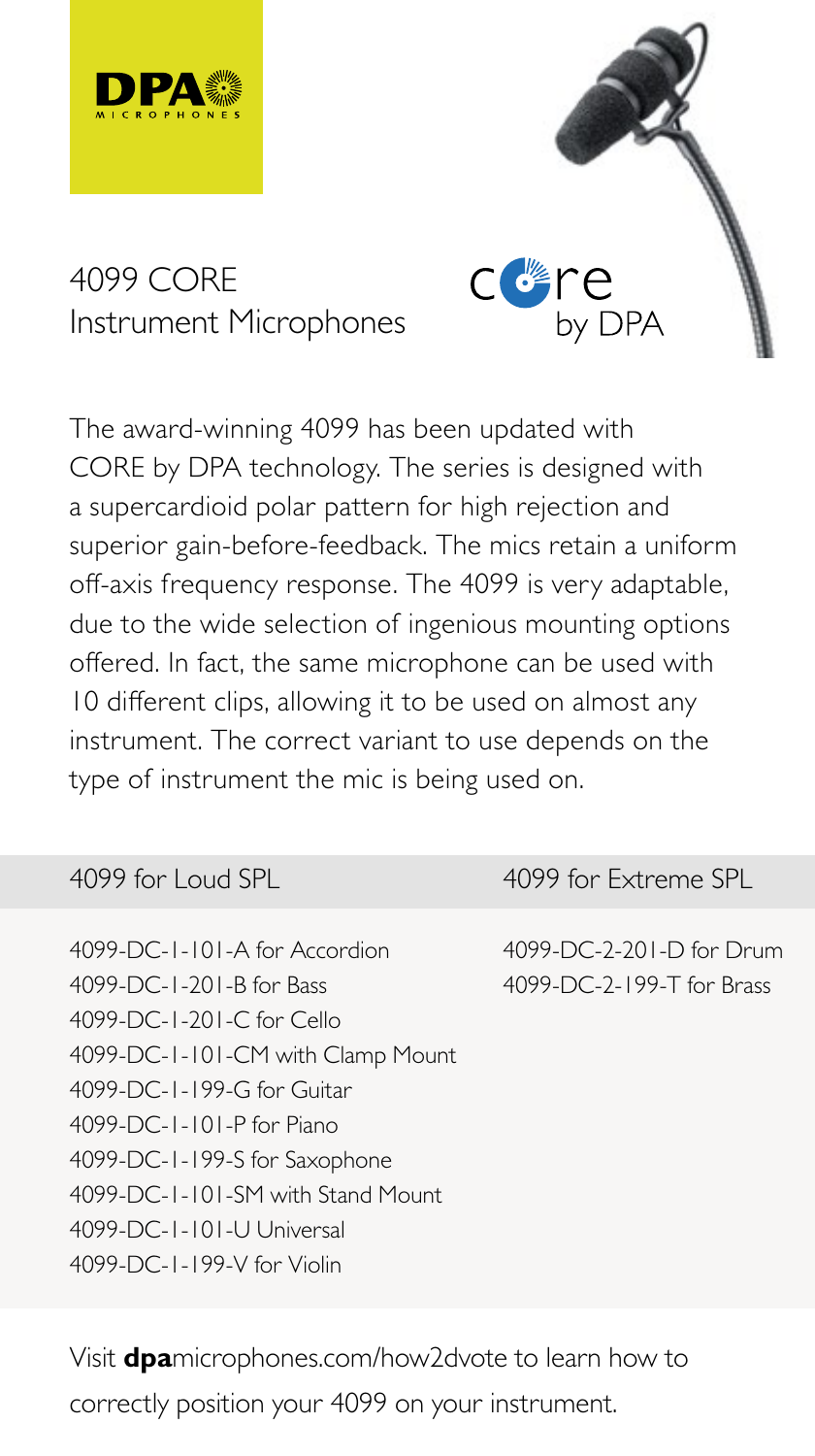# **Specifications**

#### **Directional pattern**

Supercardioid **Principle of operation**

Pressure gradient **Cartridge type**

Pre-polarized condenser

**Frequency response** 20 Hz - 20 kHz

**Effective frequency range ± 2 dB, at 20 cm (7.9 in)** 80 Hz - 15 kHz with 2 dB soft boost at 10 - 12 kHz

Second order low-cut filter at 80 Hz with DAD4099-BC

**Sensitivity, nominal ±3 dB at 1 kHz** 4099 for Loud SPL: 6 mV/Pa; -44 dB re. 1 V/Pa 4099 for Extreme SPL: 2 mV/Pa; -54 dB re. 1 V/Pa

#### **Equivalent noise level, A-weighted**

4099 for Loud SPL: Typ. 23 dB(A) re. 20 μPa (max. 26 dB(A)) 4099 for Extreme SPL: Typ. 28 dB(A) re. 20 μPa (max. 31 dB(A))

#### **Distortion, THD < 1%**

4099 for Loud SPL: 128 dB SPL RMS, 131 dB SPL peak 4099 for Extreme SPL: 134 dB SPL RMS, 137 dB SPL peak

### **Dynamic range**

4099 for Loud SPL: Typ. 108 dB 4099 for Extreme SPL: Typ. 109 dB

#### **Max. SPL, THD 10%**

4099 for Loud SPL: 142 dB 4099 for Extreme SPL: 152 dB

**Output impedance** From MicroDot: 30 - 40 Ω From DAD4099-BC/DAD6001-BC: 100 Ω

#### **Cable drive capability**

Up to 300 m (984 ft) with DAD4099-BC or DAD6001-BC XLR Adapter

### **Output balance principle**

Signal balanced with DAD4099-BC or DAD6001-BC XLR Adapter

**Common mode rejection ratio (CMRR)** > 60 dB from 50 Hz to 15 kHz with DAD4099-BC or DAD6001-BC XLR Adapter

#### **Power supply (for full performance)** Min. 5 V – max. 50 V through DPA adapter for wireless systems 48 V phantom power ±4 V with DAD4099-BC or DAD6001-BC XLR Adapter

#### **Current consumption**

Typ. 1.5 mA (microphone) 3.5 mA with DAD4099-BC or DAD6001-BC XLR Adapter

#### **Connector**

MicroDot **Microphone length**

45 mm (1.8 in)

#### **Cable length / cable diameter**

1.8 m (5.9 ft) / 1.6 mm (0.06 in) or 2.2 mm (0.09 in) **Gooseneck length** 

## 140 mm (5.5 in)

**Capsule diameter**

5.4 mm (0.21 in)



### **Frequency response**

Measured at 20 cm (7.9 in)



# **Cable and adapter overview**

| Mic               | <b>SPL</b> range               | Cable            | <b>XLR</b> connection |
|-------------------|--------------------------------|------------------|-----------------------|
| $4099-DC-1-101-A$ | For Loud SPL - up to 142 dB    | 1.6 mm (0.06 in) | DAD6001-BC            |
| 4099-DC-1-201-B   | For Loud SPL - up to 142 dB    | 2.2 mm (0.09 in) | DAD6001-BC            |
| 4099-DC-1-201-C   | For Loud SPL - up to 142 dB    | 2.2 mm (0.09 in) | DAD6001-BC            |
| 4099-DC-1-101-CM  | For Loud SPL - up to 142 dB    | 1.6 mm (0.06 in) | DAD6001-BC            |
| 4099-DC-2-201-D   | For Extreme SPL - up to 152 dB | 2.2 mm (0.09 in) | DAD6001-BC            |
| 4099-DC-1-199-G   | For Loud SPL - up to 142 dB    | 1.6 mm (0.06 in) | DAD4099-RC            |
| $4099-DC-1-101-P$ | For Loud SPL - up to 142 dB    | 1.6 mm (0.06 in) | DAD6001-BC            |
| 4099-DC-1-199-S   | For Loud SPL - up to 142 dB    | 1.6 mm (0.06 in) | DAD4099-BC            |
| 4099-DC-1-101-SM  | For Loud SPL - up to 142 dB    | 1.6 mm (0.06 in) | DAD6001-BC            |
| 4099-DC-2-199-T   | For Extreme SPL - up to 152 dB | 1.6 mm (0.06 in) | DAD4099-BC            |
| 4099-DC-1-101-U   | For Loud SPL - up to 142 dB    | 1.6 mm (0.06 in) | DAD6001-BC            |
| 4099-DC-1-199-V   | For Loud SPL - up to 142 dB    | 1.6 mm (0.06 in) | DAD4099-RC            |

#### **Polar pattern**